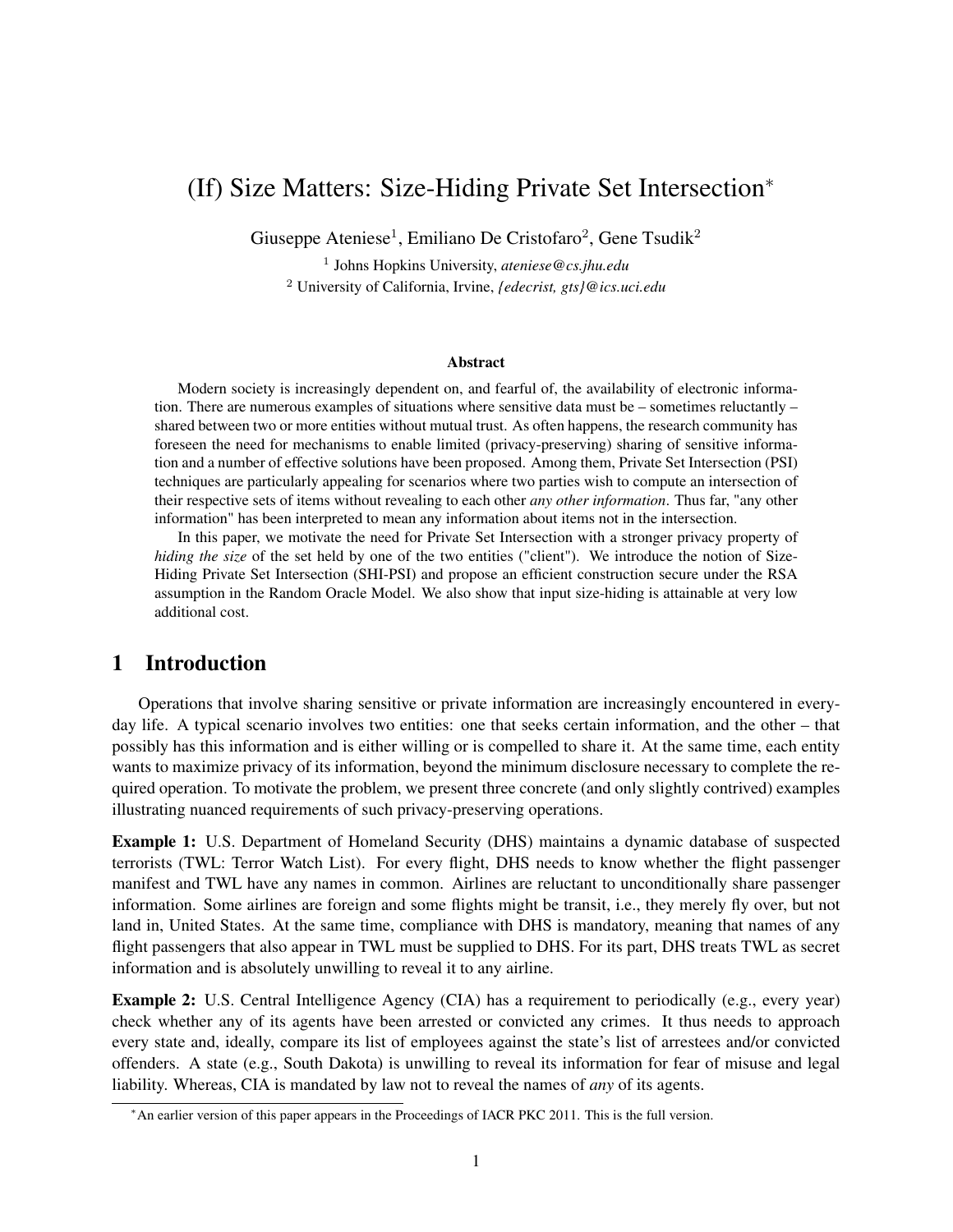Example 3: U.S. Center of Disease Control and Prevention (CDC) maintains a list of people, per city, afflicted by certain contagious diseases, e.g., the H1N1 virus. CDC needs to monitor high or unusual concentrations of infected people in schools, since that might indicate the start of an epidemic. To this end, it periodically needs to cross-check its list with student rosters in each school district. Privacy regulations prevent schools from granting wholesale access to student data. However, information regarding students with highly infectious diseases needs to be disclosed.

#### 1.1 Why Size Matters?

All examples above have some features in common: neither party can reveal its information in its entirety. What they are willing to reveal is limited to common information, i.e., items appearing on both parties' lists. Specifically, our examples involve only *one-way* information sharing, i.e., airlines allow DHS to learn names that appear on both lists, whereas, DHS does not allow airlines to learn the same.

Another important, but more subtle, feature common to our examples is the need to keep client input size secret. Specifically, DHS does not reveal the number of names on the TWL. This list is dynamic (names can be added and removed frequently) and revealing its size would leak sensitive information. Likewise, by law, CIA cannot divulge the number of its agents, for obvious reasons. Finally, the number of infected school-kids in a city (school district) is extremely sensitive: its disclosure can cause wide-spread panic and/or prompt a health insurance rate hikes for that location.

We conclude that there are solid reasons for parties in certain privacy-pre-serving operations to keep sizes of their inputs secret. The most common reason is that input size represents sensitive information. A related reason is that, given multiple interactions between the same two parties, fluctuations in input size are equally (or even more) sensitive. Another factor motivating input size secrecy is related to the amount of computation imposed on the other party; we discuss it later, in Section [6.](#page-10-0)

We note, from the outset, that there are limits to input size hiding. For instance, both parties cannot hide their respective input sizes. One obvious reason is that, in all examples above, (at least) one party learns the intersection of its input with that of the other party. The intersection itself is a list (or a set) and its size leaks information about overall input size.

In this paper, we focus on privacy-preserving interactions characterized by the examples above, where one party (client, the one that learns the intersection) aims to keep the size of its input secret. Next, we argue that no current cryptographic primitive, (including generic secure two-party computation [\[18\]](#page-13-0)) supports input size-hiding for private set intersection. We also discuss the inadequacy of some trivial approaches.

#### 1.2 Size Hiding with Current Tools?

*Private Set Intersection* (PSI) is a cryptographic primitive, introduced in [\[13\]](#page-12-0), that allows two parties: server S and client C, to interact on their respective private input sets: S and C, such that, C learns (S ∩  $\mathcal{C}, |\mathcal{S}|$ ) and S learns nothing beyond  $|\mathcal{C}|$ .<sup>[1](#page-1-0)</sup> Over the last few years, the research community has devised a number of PSI techniques that vary in costs, security assumptions and adversarial models. We discuss prior work on PSI in Section [2.](#page-2-0) One common feature of all current PSI protocols is that client input size (# of elements in client set) is revealed to server. It is unclear whether they can be extended or amended to support client input size-hiding. Also, generic secure multi-party computation tools [\[35\]](#page-13-1) are not applicable as they provide all players with the sizes of other players' inputs.

One trivial approach is for client to employ fixed-size input, i.e., pad its input with chaff up to a certain fixed size. However, this has several drawbacks. First and foremost, this always leaks the *upper bound* of input size. Second, if client input is a dynamic set, the fixed size must reflect the maximum possible set size (otherwise, fluctuations would leak information), which entails wasted computation and communication.

<span id="page-1-0"></span><sup>&</sup>lt;sup>1</sup>This is sometimes referred to as one-way PSI; a mutual version involves each party learning the intersection.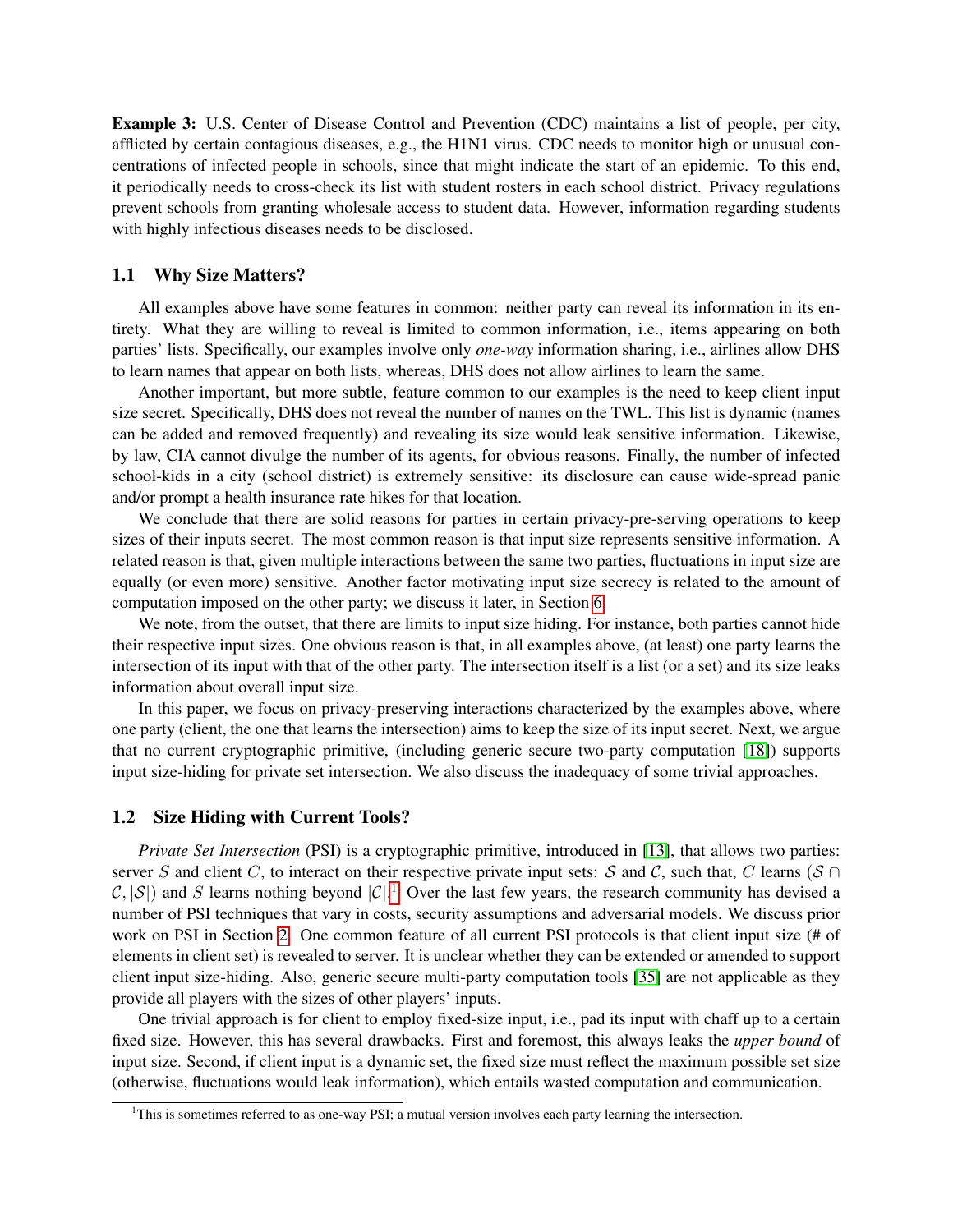#### 1.3 Roadmap and Contributions

In this paper, we introduce the concept of *Size-Hiding Private Set Intersection* (SHI-PSI).We then present the first concrete SHI-PSI construction, offering provable security and efficient operation. Next, we discuss possible extensions to reduce protocol overhead and adapt SHI-PSI to scenarios where client needs to learn data records associated withe each item in the intersection. Finally, we compare costs of our SHI-PSI approach to prior work (on non size-hiding PSI) and show that size-hiding is attainable at very low additional costs.

Notable SHI-PSI features include:

- 1. It offers a superset of privacy properties of prior PSI protocols: SHI-PSI additionally hides client input size from server. Client input is hidden unconditionally, without relying on any computational assumption – a contribution in its own right.
- 2. It is secure under the standard RSA assumption in the Random Oracle Model (ROM).
- 3. It is very efficient: (1) communication overhead is linear in server input size *only*, (2) server computation complexity is linear in the size of its input *only*, (3) client computation complexity is almost linear –  $O(v \cdot \log v)$  – in the size of its input. (We note that this is remarkably low, since the most efficient PSI offers linear complexity; hence, the only "penalty" for size-hiding is a small increase in client computation:  $O(v \cdot \log v)$  vs  $O(v)$ .)
- 4. It is particularly attractive for scenarios where server is mandated (e.g., by law) to take part in the interaction with client(s). In such scenarios, it makes sense to minimize burden on server, especially, when client input is large. Current PSI schemes involve server computation proportional to client input size. Whereas, in SHI-PSI, server computation depends only on its own input size.

Organization: After reviewing related work in Section [2,](#page-2-0) Section [3](#page-4-0) defines SH-PSI as a concept and specifies its desired properties. Then, Section [4](#page-5-0) presents a concrete SHI-PSI protocol and argues its security. Section [5](#page-9-0) discusses possible extensions and Section [6](#page-10-0) considers performance issues. The paper concludes with a laundry-list of future work items in Section [7.](#page-11-0)

### <span id="page-2-0"></span>2 Related Work

The problem of Private Set Intersection (either size-hiding or not) resembles that addressed by several well-known cryptographic constructs. We first review related work on PSI and then on other primitives.

### 2.1 Prior Work on PSI

Freedman, et al. [\[13\]](#page-12-0) devised a suite of private set operation protocols based on Oblivious Polynomial Evaluations (OPE-s) [\[31\]](#page-13-2). The main idea is to represent a set as a polynomial, and set elements – as its roots. Client uses an additively homomorphic cryptosystem (e.g., Paillier [\[32\]](#page-13-3)) to encrypt coefficients, that are then evaluated by server, such that client learns the intersection (and nothing else) upon decrypting. Assuming that client and server sets contain  $v$  and  $w$  items, respectively, their respective computation overheads amount to  $O(v + w)$  and  $O(w \log \log v)$  exponentiations. The protocol is secure against semi-honest adversaries in the standard model, and against malicious adversaries in ROM (with increased cost).

There are several improvements to this construction against malicious adversaries in the standard model, with linear communication and quadratic computation [\[7\]](#page-12-1), and linear communication and  $O(w \log \log v)$ computation in [\[20\]](#page-13-4) (all under DDH). Also, [\[27\]](#page-13-5) extends OPE-s to more than two players, all learning the intersection, with quadratic computational and linear communication complexities.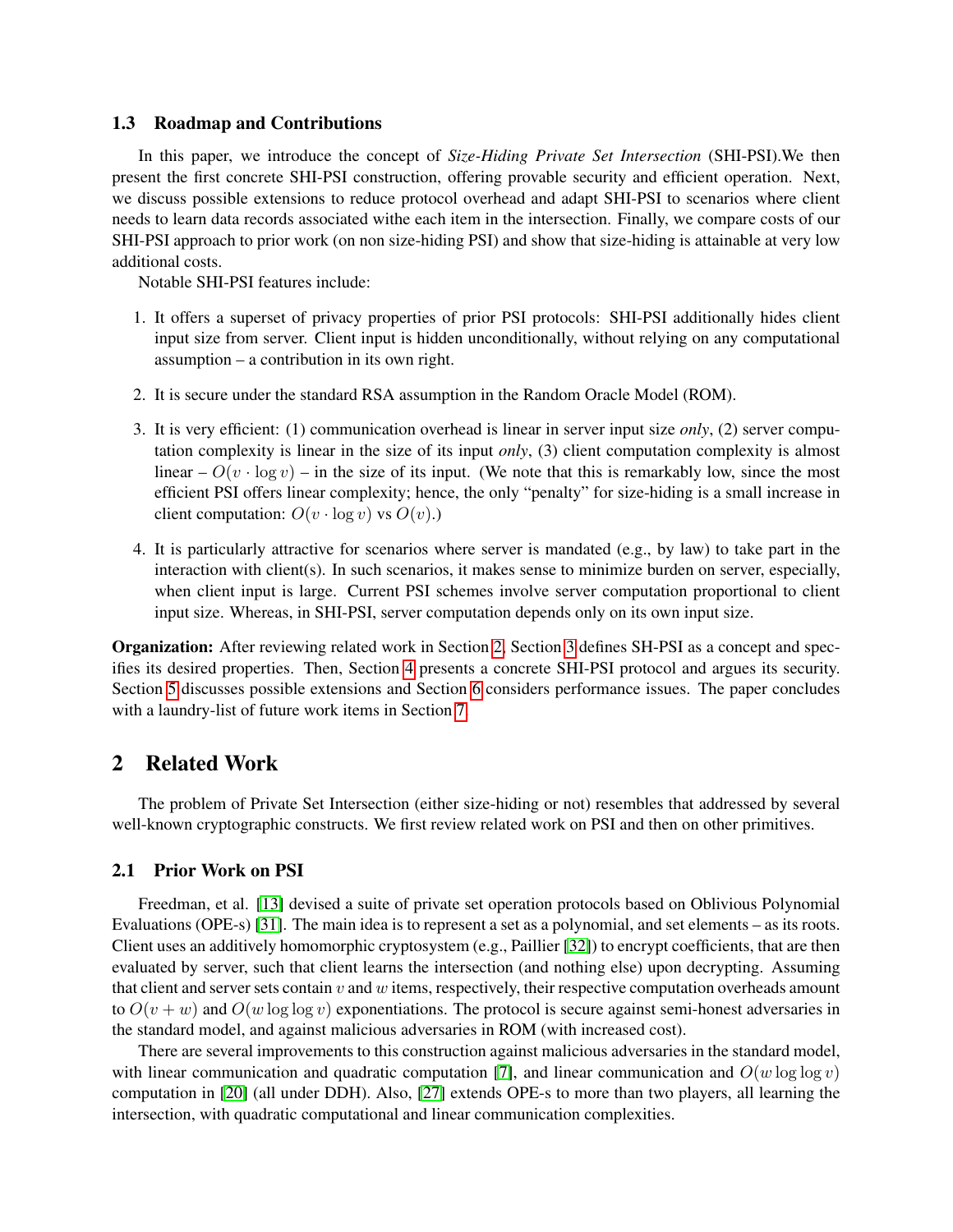Other PSI constructs rely on Oblivious Pseudo-Random Functions (OPRF-s) [\[12\]](#page-12-2). An OPRF is a twoparty protocol that securely evaluates a pseudorandom function  $f_k(\cdot)$  on key k contributed by sender and input x contributed by receiver, such that the former learns nothing from the interaction, and the latter only learns  $f_k(x)$ . OPRF-s can be used to obtain linear complexity PSI, e.g., the solutions in [\[19\]](#page-13-6) and [\[24\]](#page-13-7), secure in the standard model, against, respectively, covert [\[1\]](#page-12-3) and malicious adversaries.

Recent PSI constructions in the Random Oracle Model (ROM) yielded very efficient solutions with linear complexity and short-exponent modular exponentiations. They replace OPRF-s with unpredictable functions [\[25\]](#page-13-8) and blind signatures [\[11\]](#page-12-4). These techniques are secure under *One-More-DH* and *One-More-RSA* assumptions [\[2\]](#page-12-5), respectively. The very recent work in [\[10\]](#page-12-6) achieves linear computational and communication complexity (also using short exponents) against malicious adversaries, under the DDH assumption in ROM.

### 2.2 Related Primitives

Two-Party Computation (2PC). Private set operations can be performed using secure two-party computation [\[18,](#page-13-0) [35\]](#page-13-1). 2PC allows two parties, each with its own private input, to privately evaluate a generic public function, such that nothing else is revealed. However, standard 2PC definitions (see [\[17\]](#page-13-9)) provide both parties with the length of the other party's input. This contradicts our input size-hiding goal. Furthermore, 2PC incurs several rounds and relatively high computational overhead. Recent techniques, such as [\[33\]](#page-13-10) and [\[22\]](#page-13-11), proposed efficient tools for 2PC. However, special-purpose protocols for private set operations are still much faster. For instance, [\[22\]](#page-13-11) reports the overhead of 12.8 seconds for computing the intersection of two sets with only 100 items using their 2PC-based techniques. In contrast, [\[11\]](#page-12-4) shows the overhead of only 6 seconds for computing private set intersection for two sets with 5, 000 items (on comparable hardware), using specialized PSI tools.

Branching Programs (BP). Ishai and Paskin [\[23\]](#page-13-12) consider the following problem: given a branching program P (held by server) and encryption c of input x (held by client), is it possible to compute ciphertext  $c'$ from which  $P(x)$  can be decoded using the secret key? Note that size of  $c'$  depends, polynomially, on sizes of x and P. Thus, neither client computation nor protocol communication overhead depends on server input size  $P$ , that remains secret to client. Although one can implement PSI with a branching program and thus hide *server* input size (whereas, we focus on hiding client input size), we argue that this generic construction would involve much higher computational overhead – polynomial in the size of inputs. Also, it would require  $v$  parallel executions, where  $v$  is client input size.

Secure Pattern Matching Some recent work addressed a somewhat related problem: secure computation of *pattern matching* [\[19,](#page-13-6) [16,](#page-13-13) [26,](#page-13-14) [21\]](#page-13-15). One party  $(P_1)$  holds a pattern and the other party  $(P_2)$  holds a text string. The goal of  $P_1$  is to learn where the pattern appears in the text, without revealing it to  $P_2$  or learning anything else about  $P_2$ 's input. However, the size of  $P_1$ 's pattern is always revealed to  $P_2$ . [\[21\]](#page-13-15) sketches a possible way to hide pattern size, however, only by means of random padding. (As discussed earlier, this is an unsatisfying approach that exposes the upper bound.) It also imposes a substantial performance penalty: from linear to quadratic complexity.

Zero-Knowledge Sets. The only cryptographic primitive in the context of which the need for hiding input sizes was discussed is *Zero-Knowledge Sets* [\[30\]](#page-13-16). In it, server publishes a short snapshot of its private database, i.e., a commitment. Later, client can request server to prove whether a given item belongs to the committed set. Note that neither the commitment nor the proof reveals server database. However, the problem addressed by ZK-Sets is quite different from (size-hiding) PSI. In fact, in ZK-Sets, client input is not private.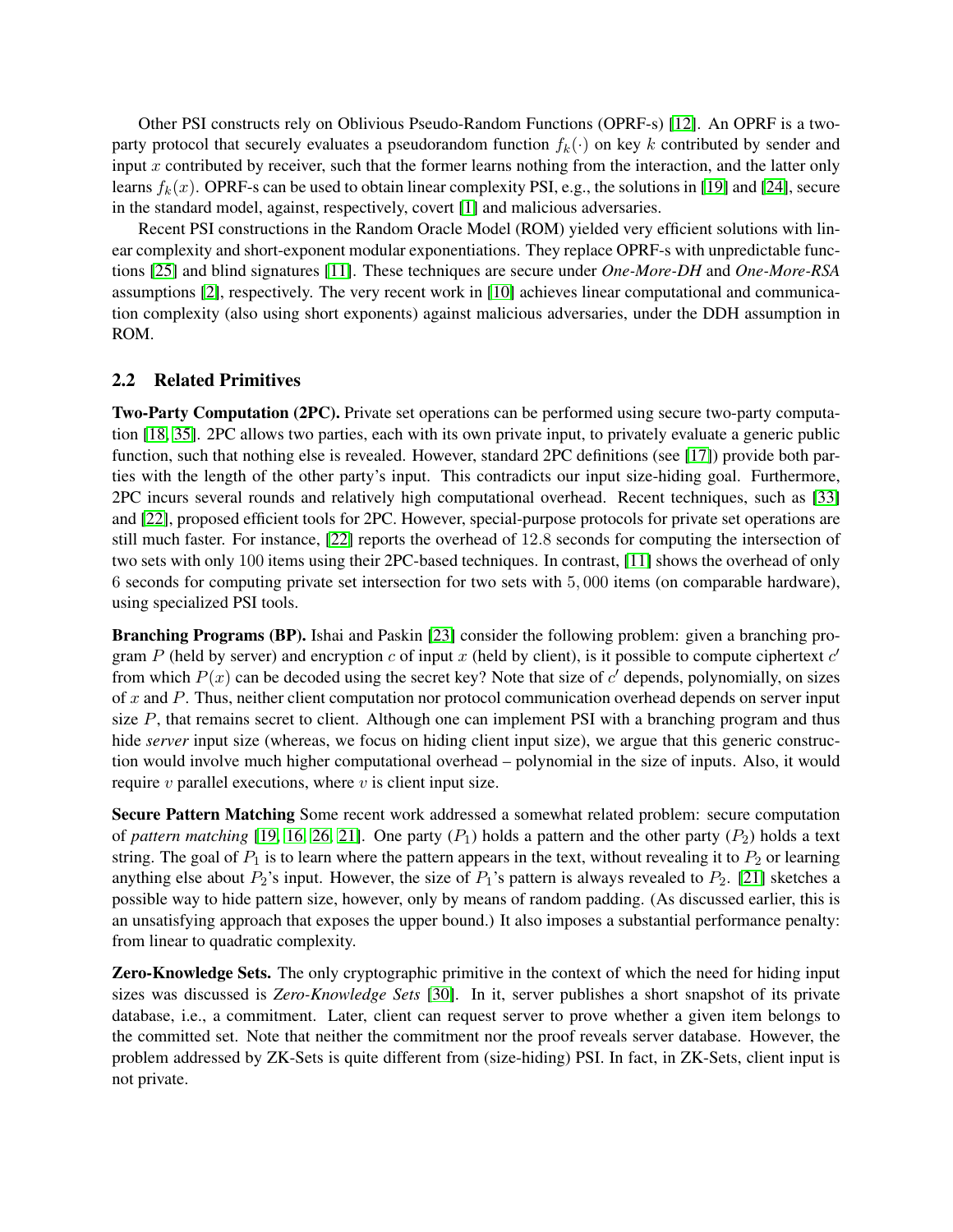## <span id="page-4-0"></span>3 Definitions

We now formalize the concept of *Size-Hiding Private Set Intersection* (SHI-PSI). Informally, SHI-PSI extends PSI with an additional privacy feature that client input size must not be revealed to server. Clearly, SHI-PSI implies (one-way) PSI. For ease of presentation, instead of first defining PSI and then adding sizehiding, we begin by defining SHI-PSI directly. Finally, we present our cryptographic assumption, i.e., the RSA assumption on safe moduli.

Definition 1. (SHI-PSI.) *A scheme satisfying correctness, server privacy and client privacy (per Definitions 2, 3 and 4 below), involving two parties: client* C *and server* S*, and two components:* {Setup,Interaction}*, where:*

- *•* Setup*: an algorithm that selects all global parameters.*
- Interaction: *a protocol between S and C on respective inputs:*  $S = \{s_1, \dots, s_w\}$  *and*  $C = \{c_1, \dots, c_v\}$ *.*

**Definition 2.** (Correctness.) If both parties are honest, at the end of Interaction, run on inputs  $(S, \mathcal{C})$ , S *outputs*  $\perp$ *, and* C *outputs* ( $|S|$ *,*  $S \cap C$ *), or*  $|S|$  *if the intersection is empty.* 

We assume semi-honest parties and use general definitions of secure computation given in [\[17\]](#page-13-9). Specifically, we define SHI-PSI as a secure two-party protocol realizing the functionality described above. Our client and server privacy definitions follow from those in related work [\[28,](#page-13-17) [13,](#page-12-0) [12,](#page-12-2) [19\]](#page-13-6). In particular, Goldreich ([\[17\]](#page-13-9), Sec. 7.2.2) states that, in case of semi-honest parties, the general "real-versus-ideal" definition framework is equivalent to a much simpler framework that extends the formulation of honest-verifier zero-knowledge. Informally, a protocol privately computes certain functionality if whatever can be obtained from one party's view of a protocol execution can be obtained from input and output of that party. In other words, the view of a semi-honest party (including  $\mathcal C$  or  $\mathcal S$ , all messages received during execution, and the outcome of that party's internal coin tosses), on each possible input  $(C, S)$ , can be efficiently simulated considering only that party's own input and output. This is equivalent to the following formulation:

**Definition 3. (Client Privacy.)** For every PPT  $S^*$  that plays the role of S, for every S, and for any client *input set*  $(C^{(0)}, C^{(1)})$ , *two views of*  $S^*$  corresponding to C's inputs:  $C^{(0)}$  and  $C^{(1)}$ , are computationally *indistinguishable.*

Client privacy is guaranteed if no information is leaked about client input. That is,  $S^*$  cannot distinguish between  $C^{(0)}$  and  $C^{(1)}$ . S<sup>\*</sup> cannot even determine whether  $|C^{(0)}| \neq |C^{(1)}|$ . In fact, Definition 3 is strictly stronger than client privacy definition for standard PSI protocols that reveal client input size. In this case, indistinguishability would be relaxed by the constraint  $|\mathcal{C}^{(0)}| = |\mathcal{C}^{(1)}|$ .

**Definition 4.** (Server Privacy.) Let View<sub>C</sub>(C, S) be a random variable representing C's view during *execution of SHI-PSI with inputs C*, *S*. *There exists a PPT algorithm C*<sup>∗</sup> such that:

$$
\{C^*(\mathcal{C}, \mathcal{S} \cap \mathcal{C})\}_{(\mathcal{C}, \mathcal{S})} \stackrel{c}{\equiv} \{\mathsf{View}_C(\mathcal{C}, \mathcal{S})\}_{(\mathcal{C}, \mathcal{S})}
$$

In other words, on each possible pair of inputs  $(C, S)$ , C's view can be efficiently simulated by  $C^*$  on input: C and  $S \cap C$ . Thus, as in [\[17\]](#page-13-9), we claim that the two distributions implicitly defined above are computationally indistinguishable.

Remark. As mentioned earlier, we consider security in the presence of semi-honest parties, i.e., parties that faithfully follow protocol specifications. However, during or after protocol execution, they might (passively)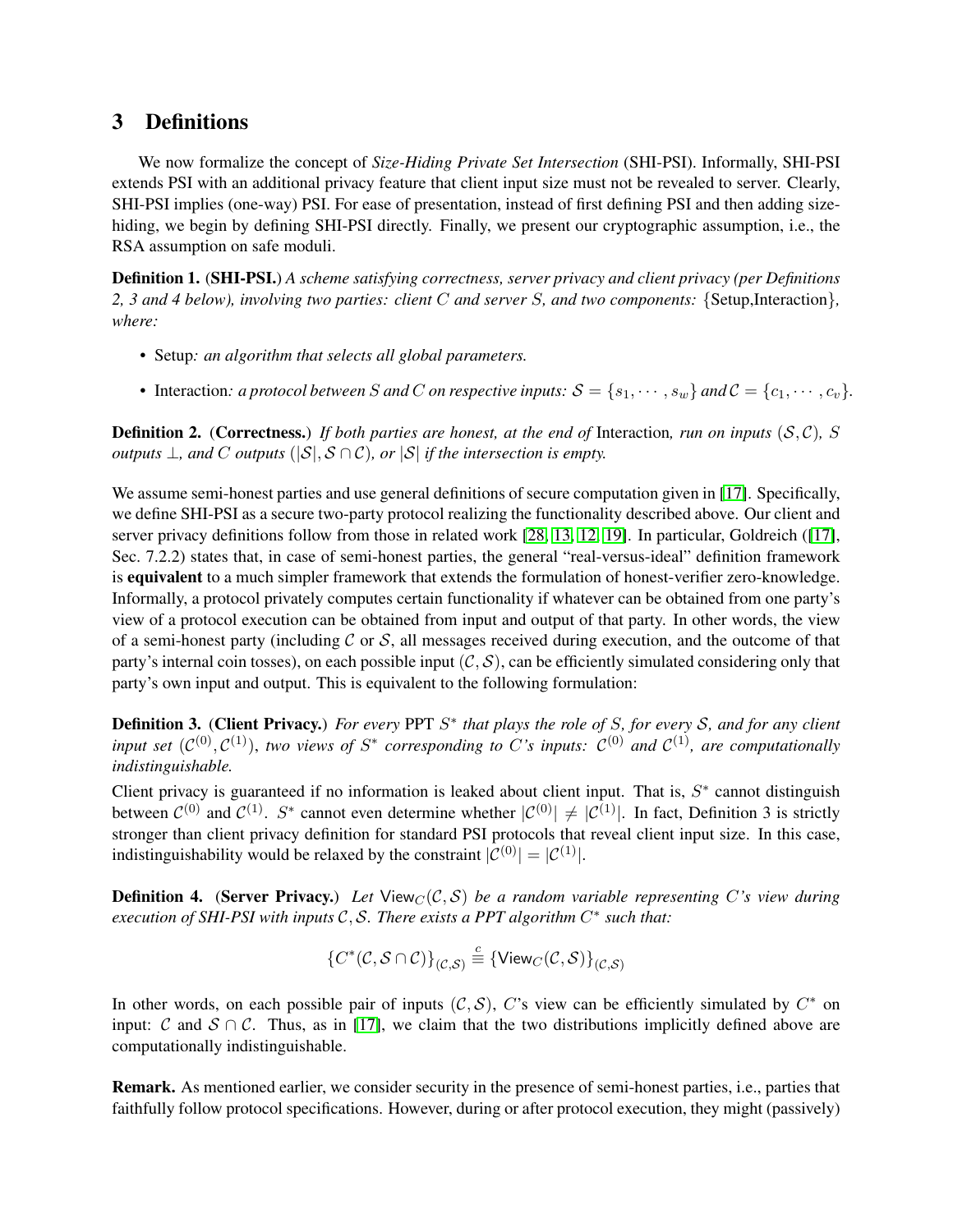attempt to infer additional information about the other party's input. Note that this models precisely the class of adversaries considered in our applications. For instance, in our Example 1 in Section [1,](#page-0-0) DHS and airlines have no incentive to deviate from protocol specifications, because they might be subject to auditing and could face severe penalties for non-compliance. Nonetheless, airline personnel, system administrators, or other malicious insiders might seek to surreptitiously obtain information about contents or size of the DHS Terror Watch List (TWL).

**The RSA Assumption on safe moduli.** Let  $\tau$  be a security parameter and let  $RSA.Setup(\tau)$  be an algorithm that outputs so-called safe RSA instances, i.e., pairs  $(N, e)$ , where: (1)  $N = pq$  where p and q are random distinct  $\tau$ -bit primes, such that  $p = 2p' + 1$  and  $q = 2q' + 1$  for distinct primes  $p', q'$ , and (2)  $e < \phi(N)$  is a random positive integer, such that  $gcd(e, \phi(N)) = 1$ . The RSA problem is  $(\tau, t)$ -hard on  $2\tau$ -bit safe RSA moduli, if, for each algorithm A that runs in time t, it holds that:

 $\Pr[(N, e) \leftarrow_r RSA. Setup(\tau), y \leftarrow_r \mathbb{Z}_N^* : \mathcal{A}(N, e, y) = \beta \text{ s.t. } \beta^e = y \mod N] \leq {\sf negl}(\tau).$ 

We later assume that y is chosen uniformly at random from  $QR_N$  (the set of quadratic residues in  $\mathbb{Z}_N^*$ ). Thus, the order of y is  $p'q'$ . In this case, we let e be a random integer (chosen independently of y) such that  $gcd(e, p'q') = 1$  with overwhelming probability. If  $e = 2<sup>t</sup>u$  for an odd integer u, then, if  $t \ge 1$ , A would compute square root of y, which is infeasible if the factoring assumption holds. If  $t = 0$ , then e is odd and A would solve an instance of the standard RSA problem.

## <span id="page-5-0"></span>4 SHI-PSI Construction

We now present our SHI-PSI instantiation. Observe that its two main building blocks are: (1) RSA ac-cumulators [\[4\]](#page-12-7), and (2) the *unpredictable* function  $f_{X,p,q}(y) = (X^{1/y}) \text{ mod } N$  (under the RSA assumption on safe moduli).[2](#page-5-1)

Specifically, client computes a global witness for its input  $C = \{c_1, \dots, c_v\}$ , in the form of an RSA accumulator:  $(g\prod_{i=1}^v H(c_i))$  mod N, where g is a generator of  $QR_N$  and  $H(\cdot)$  is a full-domain hash function [\[3\]](#page-12-8). Then, client securely blinds the accumulator with a random exponent and sends the result (denoted as  $X$ ) to server. The latter learns no information about client input, not even its size. For its part, for each item  $s_i \in S$ , server computes unpredictable function f over client message X. Server then applies a oneway function (in practice, a suitable cryptographic hash function) to each output of  $f$ . The results are a set of *tags*, one for each  $s_i$ . These tags are then returned to client for matching (details below). We note that the outer hash is crucial, since server privacy is based on the fact that, in ROM, a hash of an unpredictable function is a PRF.

In the above,  $H(\cdot)$  is a standard random oracle that does not have to output large primes. Also, we obviate the technical issue of computing the inverse of  $H(s_i)$  "in the exponent" by selecting the RSA modulus N as a product of safe primes to ensure that the order of  $X$  is itself a product of large and unknown primes (see proof for details).

Client learns the set intersection as well as  $|S|$  since it can only match tags corresponding to the items in the intersection. The intuition is that client computation of  $g^{(\prod_{l\neq i}H(c_l))}$  leads to it finding a matching tag only if  $c_i \in S \cap C$ .

Before presenting the actual protocol, we introduce the notation in Table [1.](#page-6-0)

<span id="page-5-1"></span><sup>&</sup>lt;sup>2</sup>A function (family)  $f_k(.)$  is an  $(t, q_f, \epsilon)$ −unpredictable if, for any t-time algorithm A and any auxiliary information z, it holds that:  $Pr[(x^*, f_k(x^*) \leftarrow_r \mathcal{A}^{f_k(\cdot)}(z)) \land x^* \notin \mathcal{Q}] \leq \epsilon$  where A makes at most  $q_f$  queries to  $f_k(\cdot)$ , and Q is the set of queries.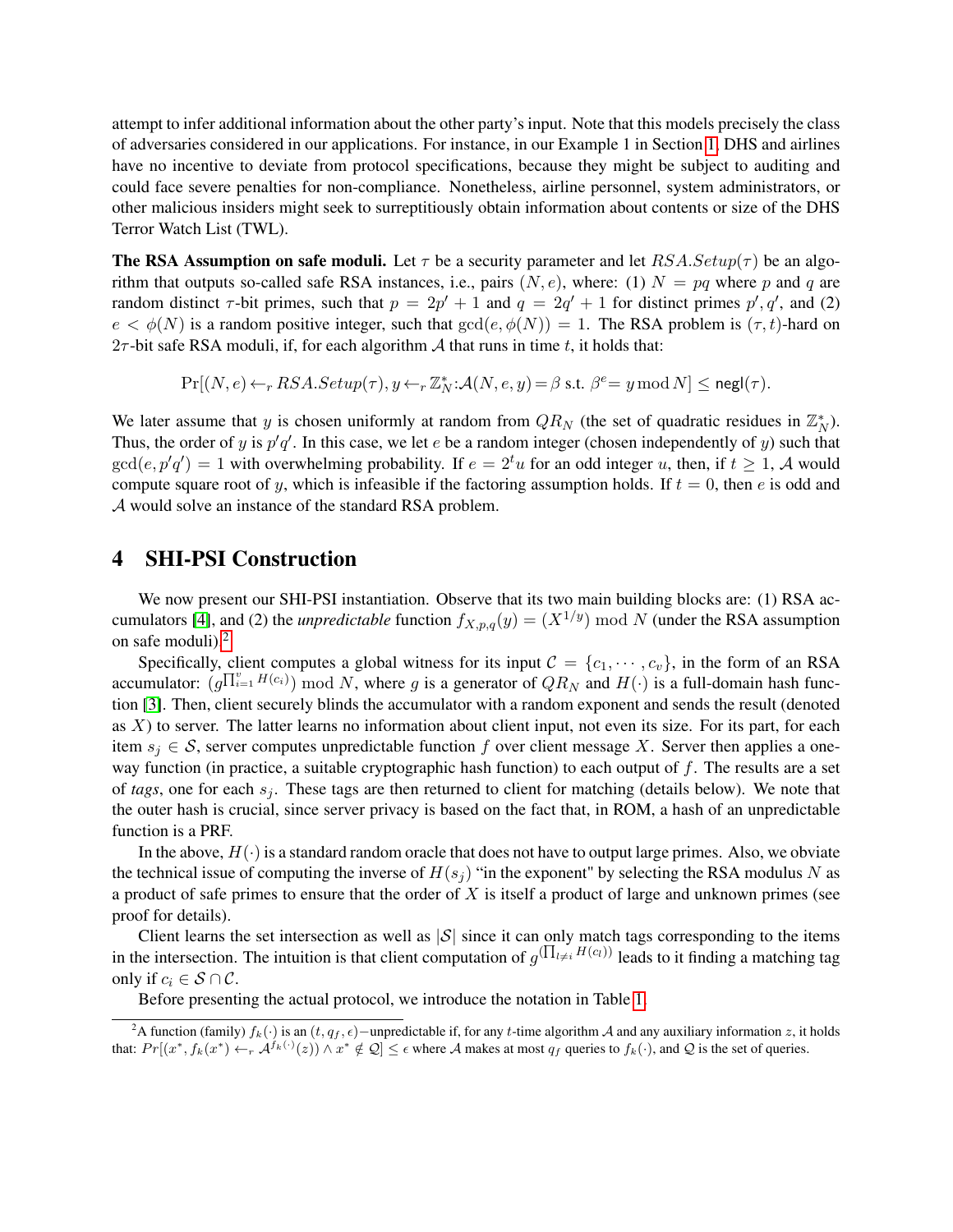<span id="page-6-0"></span>

| $a \leftarrow_r \mathcal{A}$ | variable a is chosen uniformly at random from set $A$            |
|------------------------------|------------------------------------------------------------------|
| $\tau$                       | security parameter                                               |
| $\tau_1, \tau_2$             | security parameters that depend on $\tau$                        |
| p, q                         | two $\tau$ -bit safe primes, i.e., $p = 2p' + 1$ , $q = 2q' + 1$ |
| $N = pq, e, d$               | RSA modulus, public and private exponents                        |
| $\mathfrak{g}$               | generator of $QR_N$                                              |
| $H(\cdot)$                   | random oracle $H: \{0,1\}^* \to \{0,1\}^{\tau_1}$                |
| $F(\cdot)$                   | random oracle $F: \{0,1\}^* \to \{0,1\}^{\tau_2}$                |
| $\mathcal{C}, \mathcal{S}$   | client and server sets, respectively                             |
| v, w                         | sizes of $C$ and $S$ , respectively                              |
| $i\in[1,v]$                  | indices of elements of $\mathcal C$                              |
| $j \in [1, w]$               | indices of elements of $\mathcal S$                              |
| $c_i, s_i$                   | <i>i</i> -th and <i>j</i> -th elements of C and S, respectively  |
| $hc_i, hs_i$                 | $H(c_i)$ and $H(s_i)$ , respectively                             |
| $\pi$                        | random permutation                                               |

Table 1: Notation.

### 4.1 Protocol Description

Figure [1](#page-6-1) shows our SHI-PSI protocol. Common input is extracted from the output of  $RSA.Setup(\tau)$ . Primes  $p'$  and  $q'$  are provided exclusively to server. Client must treat its exponents as large integers. We emphasize that arithmetic operations in the exponent are performed in  $\mathbb{Z}_{p'q'}^*$ . (In particular, squaring is a permutation of  $QR_N$ , in our setting.)

<span id="page-6-1"></span>**Common input**:  $N, g, H(·), F(·)$ **Client** C on input:  $C = \{hc_1, \dots, hc_v\}$ <br>where  $hc_i = H(c_i)$  $\mathcal{O}'$ ,  $q'$ ,  $\mathcal{S} = \{hs_1, \cdots, \textit{hs}_w\},\$ where  $hs_j = H(s_j)$ (*Off-line*) For  $1 \leq i \leq v$ ,  $PCH_i = \prod_{l=1, l \neq i}^{v} hc_l$  $PCH = \prod_{i=1}^{v} hc_i$ ,  $A = (g^{PCH}) \text{ mod } N$ (*On-line*)  $R_c \leftarrow_r \{1, \ldots, N^2\}, X = (A^{R_c}) \bmod N$  $X$  $R_s \leftarrow_r \{0,\ldots,p'q'-1\}$  and  $Z=(g^{R_s}) \bmod N$ For  $1 \leq i \leq w$  $K_{s:j} = (X^{R_s \cdot (1/hs_j)}) \bmod N$  $Z, \{t_1, \ldots, t_w\}$   $\{t_1, \ldots, t_w\} = \pi(F(K_{s:1}), \ldots, F(K_{s:w}))$ For  $1 \leq i \leq v$ o  $K_{c:i} = (Z^{R_c \cdot PCH_i}) \bmod N$  $t'_{i} = F(K_{c:i})$ **OUTPUT**:  $\{t'_1, \ldots, t'_v\} \cap \{t_1, \ldots, t_w\}$ 

Figure 1: SHIPSI Protocol secure under RSA assumption in ROM. (Notation is from Table 1).

Theorem 1. *Under the RSA assumption on safe moduli, the protocol in Figure [1](#page-6-1) is a server- and clientprivate SHI-PSI, satisfying Definitions 1-4, in the Random Oracle Model (ROM).*

Proof. We show that the protocol satisfies *correctness as well as client and server privacy*, defined in Section [3.](#page-4-0) We assume that all server elements are distinct.<sup>[3](#page-6-2)</sup> Hash functions  $H(\cdot)$  and  $F(\cdot)$  are modeled as random oracles.

<span id="page-6-2"></span><sup>&</sup>lt;sup>3</sup>However, we can remove this assumption by adding a counter to the input of  $H(\cdot)$ .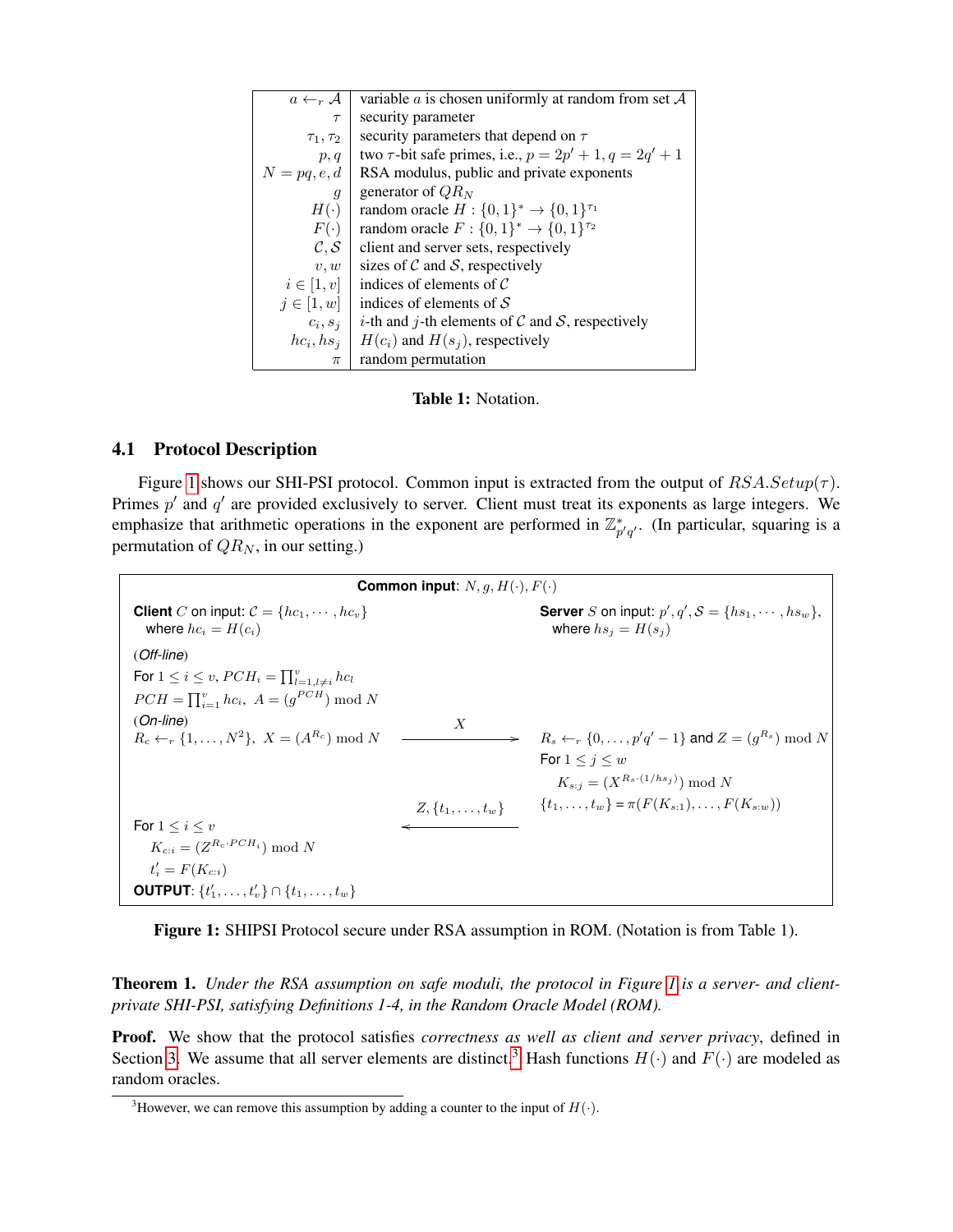*Correctness.* We note that:  $\forall c_i \in S \cap C, \exists j \ s.t. c_i = s_j$ . Hence,  $hc_i = hs_j$  and:

$$
K_{c:i} = Z^{R_c \cdot PCH_i} = g^{R_c R_s PCH(1/hs_j)}
$$
  
\n
$$
K_{s:j} = X^{R_s \cdot (1/hs_j)} = g^{R_c R_s PCH(1/hs_j)}
$$

Consequently,  $t'_i = F(K_{c:i}) = F(K_{s:j}) = t_j$ ; thus, client learns:  $c_i \in S \cap C$  as well as  $|S| = |\{t_1, \ldots, t_w\}|$ .

**Client Privacy.** Since client's only message to server is  $X = g^{(PCH \cdot R_c)} \mod N$ , we claim that the distribution of X is essentially equivalent to that of random elements in  $QR_N$ , which is a cyclic group of order  $p'q'$ . Since PCH and  $p'q'$  are relatively prime (with overwhelming probability), we assume that  $A = g^{PCH} \mod N$  is a generator of  $QR_N$ . Moreover,  $R_c$  is chosen uniformly at random from  $\{1, \ldots, N^2\}$ . Thus, if  $R_c = r_1 p' q' + r_2$  with  $r_2 \in \{0, \ldots, p' q' - 1\}$ , we have that the distribution of  $r_2$  is *statistically* indistinguishable from the uniform distribution on  $\{0, \ldots, p/q'-1\}$  and  $r_1$  and  $r_2$  are essentially indepen-dent (see, e.g., [\[6\]](#page-12-9)). Therefore,  $X = A^{R_c} \text{ mod } N$  is essentially distributed as a random quadratic residue independent of PCH even if factorization of N is known.

*Server Privacy.* To show that client's view can be efficiently simulated by a PPT algorithm, we follow a hybrid argument: The entire client's view is gradually transformed by replacing values (received by client) that are outside the set intersection, with elements chosen uniformly and independently at random. It then suffices to show that this progressive substitution cannot be detected by any efficient algorithm.

Let  $I = C \cap S$ , and  $|\overline{I}| = t$ . For any  $(C, S)$ , we show that two distributions:

$$
\mathcal{D}_0 = \left\{ (R_c, T) : R_c \leftarrow_r \{1, \dots, N^2\}, T = \pi \left( F(X^{R_s(1/hs_{j1})}), \dots, F(X^{R_s(1/hs_{jw})}) \right) \right\}
$$

and

$$
\mathcal{D}_{w-t} = \left\{ (R_c, T) : R_c \leftarrow_r \{1, \ldots, N^2\}, T = \pi \left( F(X^{R_s(1/hs_{j1})}), \cdots, r_{t+1}, \cdots, r_w \right) \right\},
$$

are computationally indistinguishable, where  $(hs_{i1}, \dots, hs_{it}) \in I$  and values in  $(r_{t+1}, \dots, r_w)$  are chosen uniformly and independently at random from  $\{0, 1\}^{\tau_2}$  (i.e., the co-domain of the random oracle  $F(\cdot)$ ).

Our proof follows the standard hybrid argument: Let  $z = w - t$ . We define a series of intermediate distributions  $\mathcal{D}_i$ , for  $0 < i < z$ , where T is constructed by replacing the first i outputs of items NOT in I with random values in the co-domain of  $F(.)$ .

After fixing index i and probabilistic polynomial-time distinguisher  $D$ , we define:

$$
\epsilon(\tau) = |\Pr[D = 1|\mathcal{D}_{i+1}] - \Pr[D = 1|\mathcal{D}_i]|
$$

Our claim is that  $\epsilon(\tau)$  is negligible in  $\tau$ . Let us assume that this claim is false. The only difference between  $\mathcal{D}_i$  and  $\mathcal{D}_{i+1}$  is the way T is defined. Specifically,  $(i + 1)$ -st item of T not in I is  $F(X^{R_s(1/hs_l)})$ for  $\mathcal{D}_i$  and a random value for  $\mathcal{D}_{i+1}$ .

Since  $F(\cdot)$  is a random oracle, distinguisher D must compute  $X^{R_s(1/hs_l)} = g^{R_sR_cPCH/hs_l}$  for  $h s_l \notin I$ . Then, we can build an efficient algorithm A that, given a challenge  $(N, e, y)$ , returns  $y^{1/e} \mod N$ . (We assume that y is chosen uniformly at random from  $QR_N$ . Thus, the order of y is  $p'q'$ .) The simulation proceeds as follows: First, A sets  $g = y$  and, by programming the random oracle  $H(\cdot)$ , A assigns random values to outputs of  $H(\cdot)$  and computes  $d = \gcd(R_s R_c PCH, h s_l)$ , for some integers e and b with  $h s_l = ed$ and  $R_sR_cPCH = bd$ . Since  $F(\cdot)$  is a random oracle, A sees  $g^{R_sR_cPCH/hs_l} = g^{b/e}$ . Given that  $(g^{b/e})^e = g^{b}$ and  $gcd(e, b) = 1$ , A can use the extended Euclidean algorithm to compute  $g^{1/e} = y^{1/e}$  via the well-known *Shamir's trick*<sup>[4](#page-7-0)</sup>. Thus, under the RSA assumption on safe moduli, formulated for a random exponent,  $\epsilon(\tau)$ is negligible in  $\tau$ .

<span id="page-7-0"></span><sup>&</sup>lt;sup>4</sup>Note that this is similar to the reduction in [\[15\]](#page-13-18). However, in contrast to Theorem 5 in [15], our reduction is not based on the strong RSA assumption, but on the standard RSA assumption in ROM. This is because  $e$  is generated independently of base  $y$  and, thus, e is effectively provided as input to the adversary. Indeed, the signature scheme in [\[15\]](#page-13-18) is actually secure under the standard RSA assumption in ROM; this was confirmed via private communication [\[14\]](#page-12-10).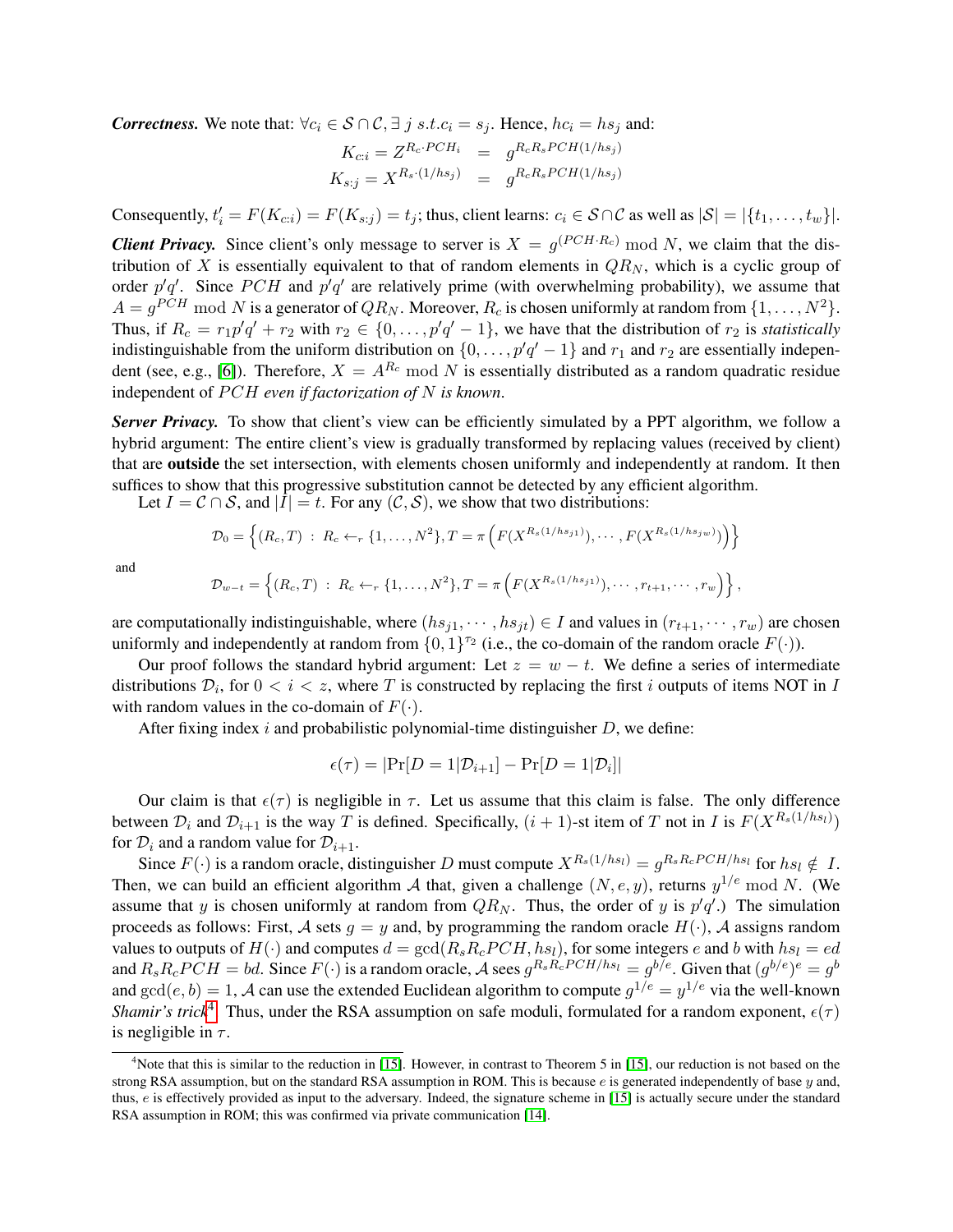**Remarks.** We stress that exponents in our scheme (i.e., outputs of  $H(\cdot)$ ) do not have to be prime, unlike related reductions, such as [\[34,](#page-13-19) [4,](#page-12-7) [29,](#page-13-20) [15\]](#page-13-18). This is because client cannot compute  $g^{R_sR_cPCH/hs_l}$ , for  $l \in$  $\{1,\ldots,w\}$ , unless  $R_cPCH/hs_l$  is an integer. (Recall that  $R_c$  is generated honestly). Clearly, if  $hs_l \notin I$ ,  $R_c PCH/hs_l$  is, – with negligible probability – an integer as long as  $hs_l$  is sufficiently large: random oracles are indeed *division intractable*, as shown in [\[15,](#page-13-18) [5\]](#page-12-11) (in particular, [\[5\]](#page-12-11) presents an algorithm for finding division collisions sub-exponential in  $\tau_1$ , the digest size).

We readily acknowledge that our construction assumes both semi-honest players and the Random Oracle Model. Nevertheless, on a positive side, it is interesting to observe that generic 2PC techniques, following traditional definitions that also apply to malicious adversaries, do not achieve size-hiding of client input. Goldreich [\[17\]](#page-13-9) remarks that the program of each party (in a protocol for computing the desired functionality) must either depend only on the length of that party's input or obtain information on the counterpart's input length. One intuitive argument against the feasibility of input size-hiding protocols secure in the malicious model is that proving well-formed-ness of client input is only possible by considering each client input set element separately (e.g., via some ZK proofs). Thus, combined proofs would have to reveal at least the upper bound on client input size.

Computational and Communication Complexity. The protocol in Figure [1](#page-6-1) incurs the following computational complexity (in terms of modular exponentiations). In each interaction, server needs to compute  $O(w)$  exponentiations, one for each of its items. Whereas, client operations are divided into *offline* and *on-line* categories. Client *off-line* work amounts to  $O(v)$  exponentiations for the computation of  $A = g^{PCH}$  mod N, since PCH is the non-modular product of v values. Additionally, client computes  $K_{c,i} = Z^{Rc \cdot PCH_i}$  mod N for each item. As each of these operations requires  $O(v)$  exponentiations, on*line* client complexity amounts to  $O(v^2)$  exponentiations.<sup>[5](#page-8-0)</sup> Communication complexity in each interaction is dominated by  $O(w)$  outputs of  $F(\cdot)$  sent from S to C in the second message. (The first message involves the transmission of a single  $log(N)$ -bit value).

#### 4.2 Reducing Client Complexity

We now discuss a simple technique to reduce client computation. Note that the naïve computation of  $K_{c:i}$ leads to  $O(v^2)$  exponentiations. However, this can be reduced to  $O(v \log(v))$  via dynamic programming. Our intuition is as follows: For any  $(i, j)$ ,  $K_{c:i}$  and  $K_{c:j}$  only differ by one exponent, since  $PCH_i$  =  $\prod_{l=1, l \neq i}^{v} hc_l$ , whereas,  $PCH_j = \prod_{l=1, l \neq j}^{v} hc_l$ .

We define  $Z' = Z^{Rc}$ , and  $\overline{ij} = Z^{i[\prod_{l \notin [i,j]} h c_l]} \mod N$ . We illustrate this technique using a tree in Figure [2.](#page-9-1) The leaves contain values  $K_{c:i}$ , for  $1 \leq i \leq v$ , e.g.,  $\bar{i} = Z^{i[\prod_{l \neq i} hc_l]} \mod N = Z^{Rc \cdot PCH_i} \mod N$  $N=K_{c:i}.$ 

We now sum up the total number of exponentiations needed to compute all these values. Note that, from a node with value  $\overline{1}$ ; one can obtain the children,  $\overline{1}$ : and  $\overline{h+1}$ ; as follows:

$$
\frac{\overline{\mathsf{lih}}\quad = \quad (\overline{\mathsf{lij}}) \left( \Pi_{l=h+1}^{j} h c_l \right) \, (\bmod N)}{\overline{\mathsf{h+1}} \mathsf{i} \mathsf{j} \quad = \quad (\overline{\mathsf{lij}}) \left( \Pi_{l=i}^{h} h c_l \right) \, (\bmod N)}
$$

For  $h = i + (i - i + 1)/2$ , each of these operations involves exactly  $(i - i + 1)/2$  exponentiations.

At level 0, there are  $v$  values, each obtained with a single exponentiation from the parents at level 1. At level 1, there are  $v/2$  values, each obtained with 2 exponentiations from nodes at level 2. In general, at level *i*, there are  $v/2^i$  values, each obtained with  $2^i$  exponentiations from nodes at level *i*+1.

<span id="page-8-0"></span><sup>&</sup>lt;sup>5</sup>Note that, if client knew the factorization of N, it could compute PCH and PCH<sub>i</sub>'s using multiplication mod $\phi(N)$ , thus significantly reducing complexity of each exponentiation. However, as discussed earlier, the fact that client does not know  $\phi(N)$  is crucial to server privacy.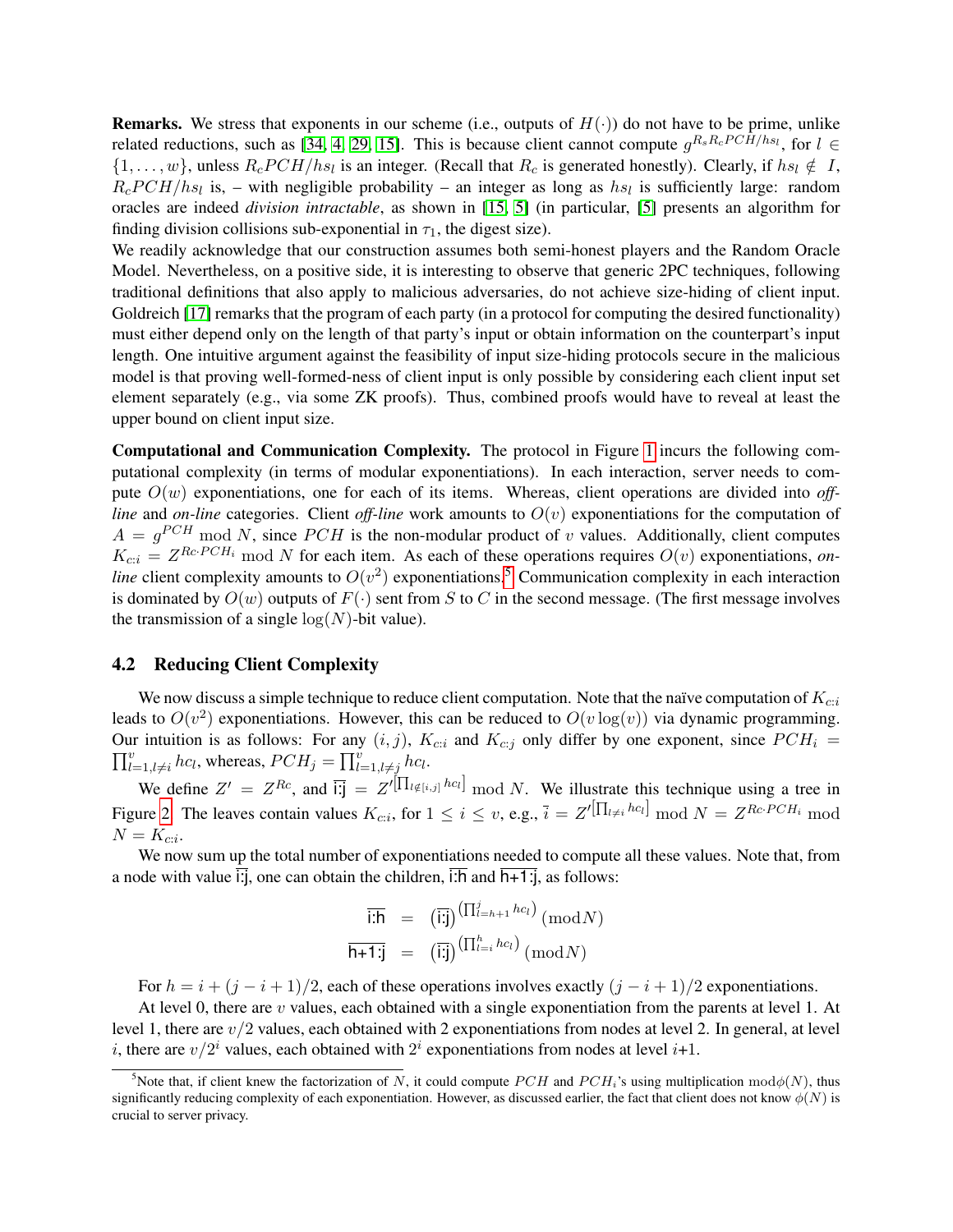<span id="page-9-1"></span>

Figure 2: Tree-based strategy to reduce client computation.

Thus, client overhead can be estimated as:

# exponentiations = 
$$
\sum_{i=0}^{\log(v)-1} \left(2^i \frac{v}{2^i}\right) = v \log(v).
$$

## <span id="page-9-0"></span>5 Extensions

In this section, we discuss possible extensions to our SHI-PSI construction presented above.

### 5.1 Linear-Complexity SHI-PSI

In many scenarios, parties engage in multiple interactions, and it is important to hide (from client) any changes in server input. This feature is sometimes referred to as *unlinkability*: client cannot determine whether any two server interactions are related, i.e., executed on the same input (e.g., see unlinkability definitions in [\[9\]](#page-12-12)).

The SHI-PSI construct in Figure [1](#page-6-1) clearly guarantees unlinkability: server tags are unlinkable across multiple interactions, since server computes a new random  $R_s$  and a new  $Z \in QR_N$ , in each execution. However, although we clearly value unlinkability, it is worth considering scenarios where it might be reasonable to trade off unlinkability for better efficiency.

To this end, we sketch a modified SHI-PSI protocol that reduces the number of client on-line exponentiations to linear. The main intuition is that removing  $R_s$  allows client to pre-compute the exponentiations involving (long)  $PCH_i$  values. We illustrate the resulting protocol in Figure [3.](#page-10-1) Note that security arguments in Theorem 1 also apply to this protocol variant. Indeed, given assuming semi-honest client,  $X = g^{PCH \cdot R_c}$ , similar to  $X^{R_s}$  in protocol of Figure [1,](#page-6-1) is also uniformly distributed in  $QR_N$ , for  $R_c \leftarrow_r \{1, \ldots, N^2\}$ . A more formal treatment of the problem as well as complete formal proofs are deferred to the full version of this paper.

*Correctness.* Observe that  $\forall c_i \in S \cap C, \exists j s.t. c_i = s_j$ . Hence,  $hc_i = hs_j$  and:

$$
K_{s:j} = X^{1/hs_j} = g^{R_c PCH(1/hs_j)} = g^{R_c \cdot PCH_i} = K_{c:i}
$$

Consequently,  $t'_i = F(K_{ci}) = F(K_{s:j}) = t_j$ , and client learns  $c_i \in S \cap C$ . Also, note that client learns  $|S| = |\{t_1, \ldots, t_w\}|$ .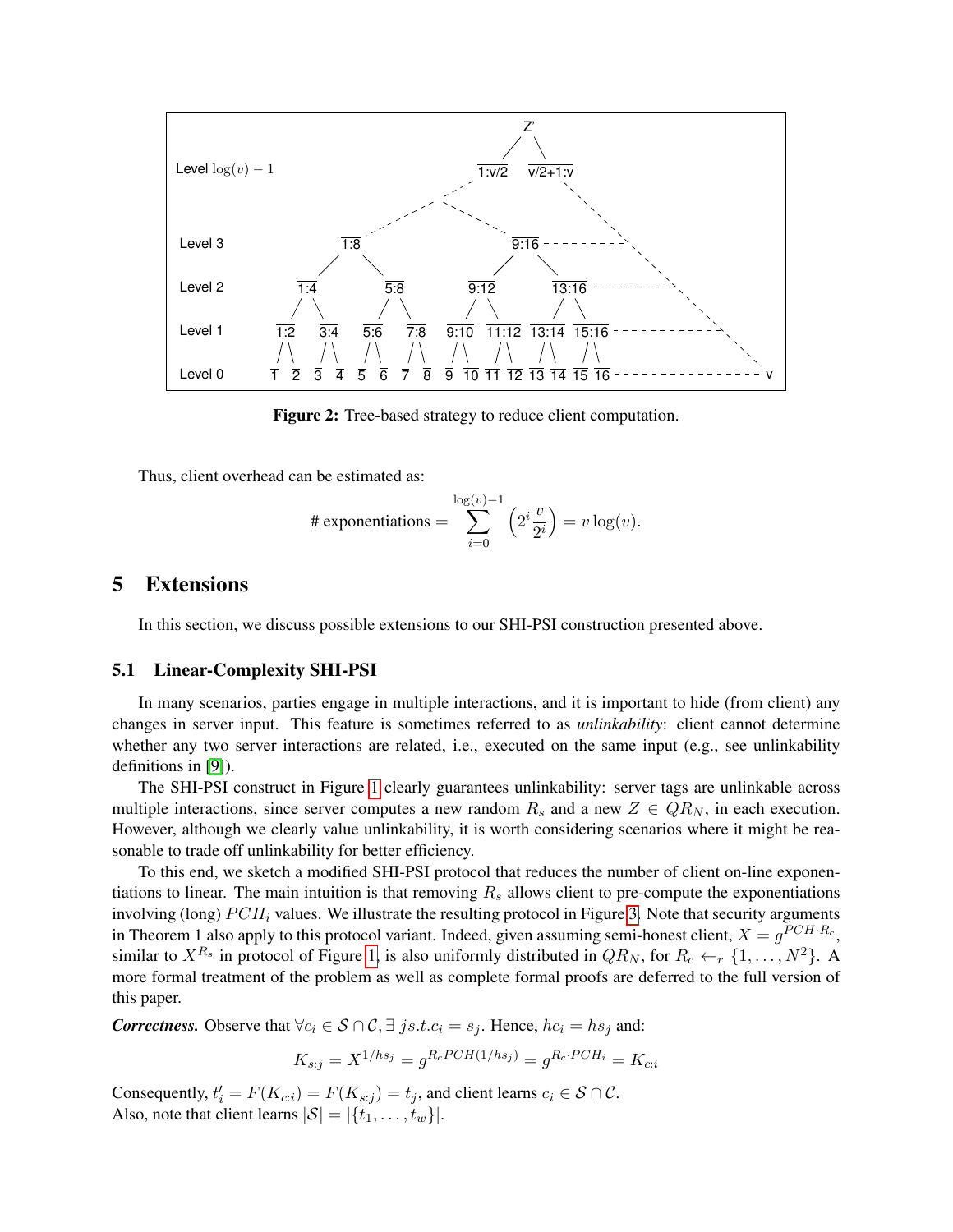<span id="page-10-1"></span>**Common input:**  $N, g, H(·), F(·)$ **Client** C on input:  $C = \{hc_1, \dots, hc_v\}$  $\langle g', g' \rangle = \{hs_1, \cdots, \allowbreak hs_w \},\;$ where  $hc_i = H(c_i)$  where  $hs_j = H(s_j)$ (*Off-line*) For  $1 \leq i \leq v$  $PCH_i = \prod_{l=1, l \neq i}^{v} hc_l$  $a_i = g^{PCH_i} \bmod N$  $PCH = \prod_{i=1}^{v} hc_i$ ,  $A = (g^{PCH}) \text{ mod } N$ (*On-line*)  $R_c \leftarrow_r \{1, \ldots, N^2\}, X = (A^{R_c}) \bmod N$ X  $\overrightarrow{A}$  For  $1 \leq j \leq w$ For  $1 \le i \le v$   $K_{s:j} = (X^{(1/hs_j)}) \mod N$  $K_{c:i} = (a_i^{R_c}) \bmod N, t'_i = F(K_{c:i})$   $\{t_1, \dots, t_w\}$   $\{t_1, \dots, t_w\} = \pi(F(K_{s:1}), \dots, F(K_{s:w}))$  $T := \{t_1, \cdots, t_w\}$ **OUTPUT**:  $\{t'_1, \cdots, t'_v\} \cap \{t_1, \cdots, t_w\}$ 

Figure 3: Modified construction of the SHI-PSI protocol to achieve linear client complexity. (Notation is from Table 1).

Computational and Communication Complexity. The amended SHI-PSI construct in Figure [3](#page-10-1) incurs the following computational complexity: Server overhead is unaltered from Figure [1,](#page-6-1) i.e.,  $O(w)$  exponentiations. However, client performs  $O(v \log(v))$  exponentiations *off-line*, and only  $O(v)$  exponentiations *on-line*. Communication overhead is the same as in the protocol of Figure [1.](#page-6-1)

### 5.2 SHI-PSI with Data Transfer

We now show how to extend proposed SHI-PSI constructs to support data transfer. Informally, in *SHI-PSI with Data Transfer*, client additionally obtains data records associated with the items in the intersection. The main idea is to let server encrypt records using a symmetric key (using a secure symmetric cipher, such as AES [\[8\]](#page-12-13), used with a proper mode of operation to guarantee CPA security) derived from the output of the unpredictable function. For example, keys can be derived by computing a one-way function (e.g., a cryptographic hash) over the unpredictable function output. Correctness and server privacy of SHI-PSI guarantee that client can derive the decryption keys only for items with matching tags, i.e., those in the intersection.

Let  $F_{enc}(\cdot)$  be a secure cryptographic hash function (modeled as a random oracle):  $F_{enc}$ :  $\{0,1\}^* \rightarrow$  $\{0,1\}^{\tau_2}$ , chosen at setup. For every j, server computes  $k_{s:j} = F_{enc}(K_{s:j})$  and encrypts associated data using  $k_{s:j}$ . For its part, client, for every i, computes  $k_{ci} = F_{enc}(K_{ci})$  and decrypts only ciphertexts corresponding to matching tags. (Note that  $k_{s:j} = k_{c:i}$  iff  $s_j = c_i$  and  $t_j = t'_i$ ). As long as the underlying encryption scheme is CPA-secure, this extension does not affect security or privacy arguments for any protocol discussed thus far. Finally, note that this extension leaves the complexity of both protocols unaltered.

### <span id="page-10-0"></span>6 Cost of Hiding Size

Although prior work produced a number of PSI protocols with different security assumptions and complexities, we presented the first PSI protocol that hides client input size. Therefore, it seems somewhat counterintuitive to compare our SHI-PSI constructs with prior PSI protocols. Nonetheless, we provide an estimate of the slow-down incurred by client input size-hiding.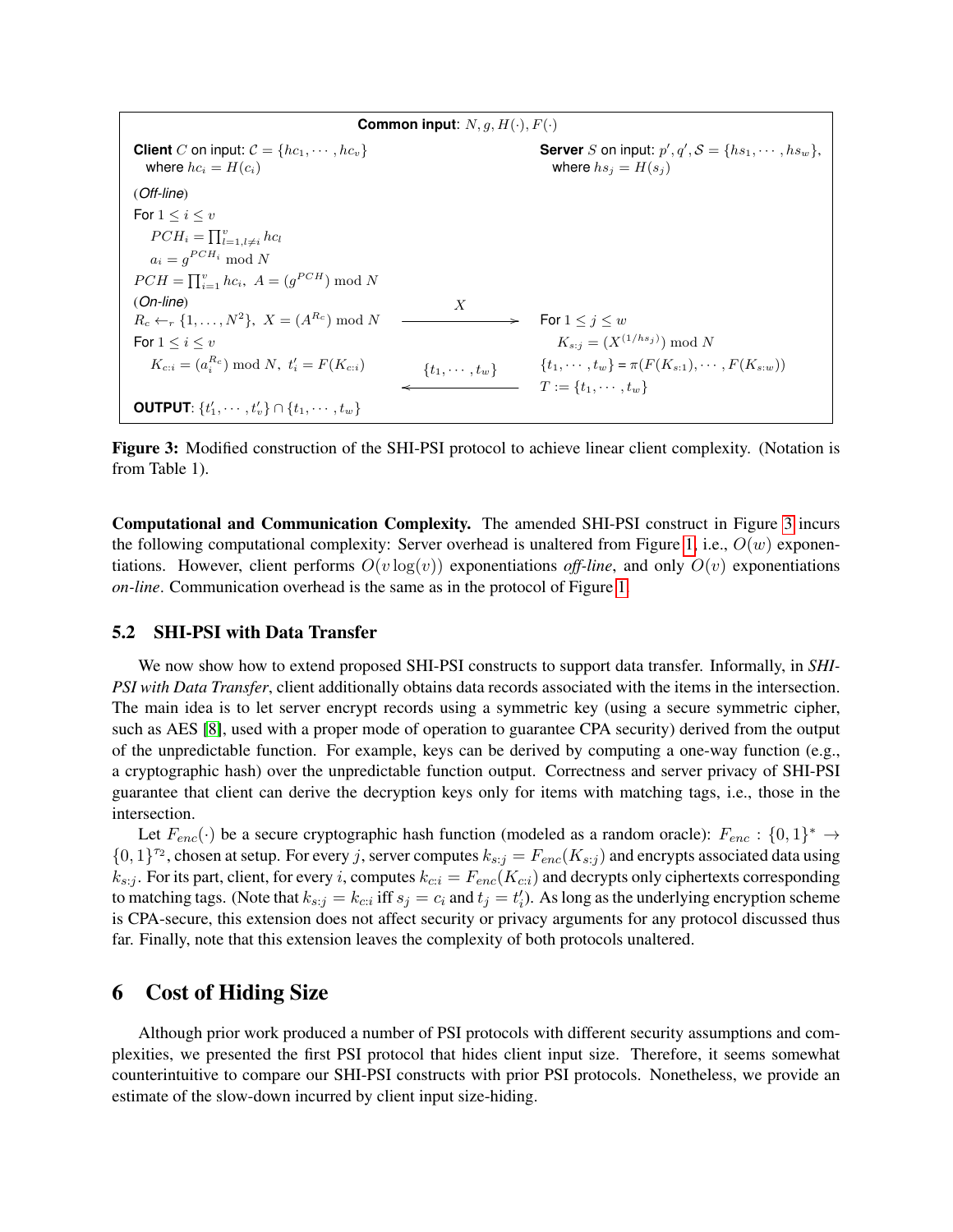We consider prior PSI techniques and evaluate their asymptotic computation and communication complexities in the RAM computational model (i.e., using a single-processor machine). We estimate computation overhead as the number of *on-line* modular exponentiations performed by server and client. Note that, in order to make the comparison as fair as possible, all protocols are instantiated to provide similar degrees of security in the same model, i.e., semi-honest players and ROM. For instance, we do not count zero-knowledge proofs of protocol compliance in protocols secure against malicious adversaries. Results, reflected in Table [2,](#page-11-1) summarize: security model (standard or ROM), adversaries (honest-but-curious or malicious), availability of client input size-hiding, communication overhead, number of modular exponentiations by server and client, size of random exponents (i.e., whether they can be selected from subgroups).

<span id="page-11-1"></span>

| <b>Protocol</b>   | Model      | Adv      | <b>Size</b>    | Comm.    | <b>Server</b>       | <b>Client</b> | <b>Exp-s</b> |
|-------------------|------------|----------|----------------|----------|---------------------|---------------|--------------|
|                   |            |          | <b>Hiding</b>  | Overhead | Exp-s               | <b>Exp-s</b>  | Length       |
| FNP04 [13]        | Std        | HbC      | No             | $O(w+v)$ | $O(w(\log \log v))$ | $O(w+v)$      | Short        |
| HN10 [20]         | Std        | Mal      | No             | $O(w+v)$ | $O(w(\log \log v))$ | $O(w+v)$      | <b>Short</b> |
| KS05 [27]         | Std        | HbC      | N <sub>0</sub> | $O(w+v)$ | $O(w \cdot v)$      | $O(w+v)$      | Long         |
| HL08 [19]         | Std        | Covert   | No             | $O(w+v)$ | $O(w+v)$            | O(v)          | Long         |
| JL09 [24]         | Std        | Mal      | No             | $O(w+v)$ | $O(w+v)$            | O(v)          | Long         |
| JL10 [25]         | <b>ROM</b> | Mal      | No             | $O(w+v)$ | $O(w+v)$            | O(v)          | <b>Short</b> |
| DT10 [11] (Fig.3) | <b>ROM</b> | HbC      | N <sub>0</sub> | $O(w+v)$ | $O(w+v)$            | O(v)          | <b>Short</b> |
| DT10 [11] (Fig.4) | <b>ROM</b> | $HbC(*)$ | No             | $O(w+v)$ | $O(w+v)$            | $O(v)$ mults  | Long         |
| DKT10 [10]        | <b>ROM</b> | Mal      | N <sub>0</sub> | $O(w+v)$ | $O(w+v)$            | O(v)          | <b>Short</b> |
| Our Fig.1         | <b>ROM</b> | HbC      | <b>Yes</b>     | O(w)     | O(w)                | $O(v \log v)$ | Long         |
| Our Fig.3         | <b>ROM</b> | HbC      | Yes            | O(w)     | O(w)                | O(v)          | Long         |

(\*)This construct actually achieves malicious security with one-sided simulatability.

| Table 2: Performance Comparison of PSI and SHI-PSI constructions. |  |  |  |  |
|-------------------------------------------------------------------|--|--|--|--|
|-------------------------------------------------------------------|--|--|--|--|

Observe that the most efficient PSI-s secure in the random oracle model incur linear computational complexities, i.e.,  $O(w + v)$  for server and  $O(v)$  for client, and involve short exponents (e.g., 160-bit) in prime order groups. Whereas, our SHI-PSI protocol (Figure [1\)](#page-6-1) uses exponents with length close to the RSA modulus (e.g., 1024-bit) and incurs  $O(v \log v)$  client complexity. However, such a drawback is experienced by one player – client – that benefits from additional privacy, as its set size is hidden from server. Also, note that our second SHI-PSI construct (Figure [3\)](#page-10-1) reduces client complexity from  $O(w + v)$  to  $O(v)$ .

Finally, we remark that our SHI-PSI constructs achieve better server complexity than PSI-s, in settings where v (the size of client's set) is not negligible. In fact, *server's computational load in SHI-PSI is independent of client's input size*. Also, *protocols not hiding sizes incur higher communication overhead*: client sends a number of values proportional to its set size (as opposed to a single value in SHI-PSI).

## <span id="page-11-0"></span>7 Conclusions and Future Work

This paper motivated the importance, and introduced the concept, of Size-Hiding Private Set Intersection (SHI-PSI). It also presented two secure and efficient SHI-PSI constructs, Since this work represents an initial foray into SHI-PSI protocols, much remains to be done. Items for future work, include (but are not limited to):

- 1. Amending proposed SHI-PSI constructs to eliminate the random oracle.
- 2. Exploring SHI-PSI secure against fully malicious (rather than semi-honest) participants.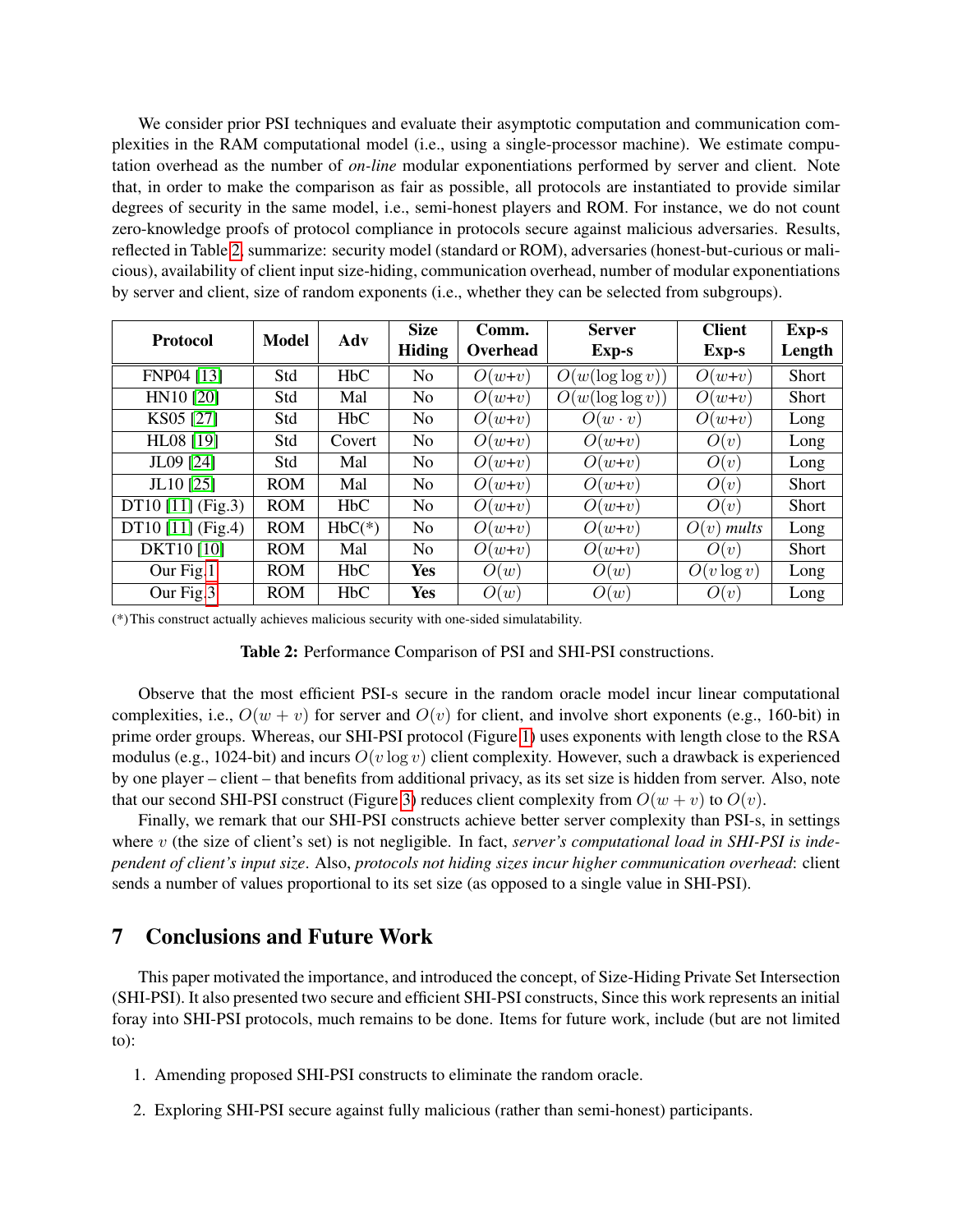- 3. Investigating SHI-PSI variants that provide authorization of client input, i.e., requiring each item in client set to be pre-authorized by some trusted authority.
- 4. Extending SHI-PSI to support multiple clients to obtain private computation of size-hiding a *multiparty* set intersection.

Acknowledgements. We are grateful to Rosario Gennaro, Stanislaw Jarecki, and Adi Shamir for some useful hints in the early stage of SHI-PSI protocol design. This research was supported by the US Intelligence Advanced Research Projects Activity (IARPA) under grant number FA8750-09-2-0071.

## References

- <span id="page-12-3"></span>[1] Y. Aumann and Y. Lindell. Security Against Covert Adversaries: Efficient Protocols for Realistic Adversaries. In *TCC*, pages 137–156, 2007.
- <span id="page-12-5"></span>[2] M. Bellare, C. Namprempre, D. Pointcheval, and M. Semanko. The one-more-RSA-inversion problems and the security of Chaum's blind signature scheme. *Journal of Cryptology*, 16(3):185–215, 2008.
- <span id="page-12-8"></span>[3] M. Bellare and P. Rogaway. The exact security of digital signatures-How to sign with RSA and Rabin. In *Eurocrypt*, pages 399–416, 1996.
- <span id="page-12-7"></span>[4] J. Benaloh and M. De Mare. One-way accumulators: A decentralized alternative to digital signatures. In *Eurocrypt*, pages 274–285, 1994.
- <span id="page-12-11"></span>[5] J. Coron and D. Naccache. Security analysis of the Gennaro-Halevi-Rabin signature scheme. In *Eurocrypt*, pages 91–101, 2000.
- <span id="page-12-9"></span>[6] R. Cramer and V. Shoup. Signature schemes based on the strong RSA assumption. *ACM Transactions on Information and System Security*, 3(3):185, 2000.
- <span id="page-12-1"></span>[7] D. Dachman-Soled, T. Malkin, M. Raykova, and M. Yung. Efficient Robust Private Set Intersection. In *ACNS*, pages 125–142, 2009.
- <span id="page-12-13"></span>[8] J. Daeman and V. Rijmen. AES proposal: Rijndael. 1999.
- <span id="page-12-12"></span>[9] E. De Cristofaro, S. Jarecki, J. Kim, and G. Tsudik. Privacy-Preserving Policy-Based Information Transfer. In *PETS*, pages 164–183, 2009.
- <span id="page-12-6"></span>[10] E. De Cristofaro, J. Kim, and G. Tsudik. Linear-Complexity Private Set Intersection Protocols Secure in Malicious Model. In *Asiacrypt*, pages 213–231, 2010.
- <span id="page-12-4"></span>[11] E. De Cristofaro and G. Tsudik. Practical Private Set Intersection with Linear Complexity. In *Financial Cryptography and Data Security*, pages 143–159, 2010.
- <span id="page-12-2"></span>[12] M. Freedman, Y. Ishai, B. Pinkas, and O. Reingold. Keyword search and oblivious pseudorandom functions. In *TCC*, pages 303–324, 2005.
- <span id="page-12-0"></span>[13] M. Freedman, K. Nissim, and B. Pinkas. Efficient private matching and set intersection. In *Eurocrypt*, pages 1–19, 2004.
- <span id="page-12-10"></span>[14] R. Gennaro. Private Communication, 2010.